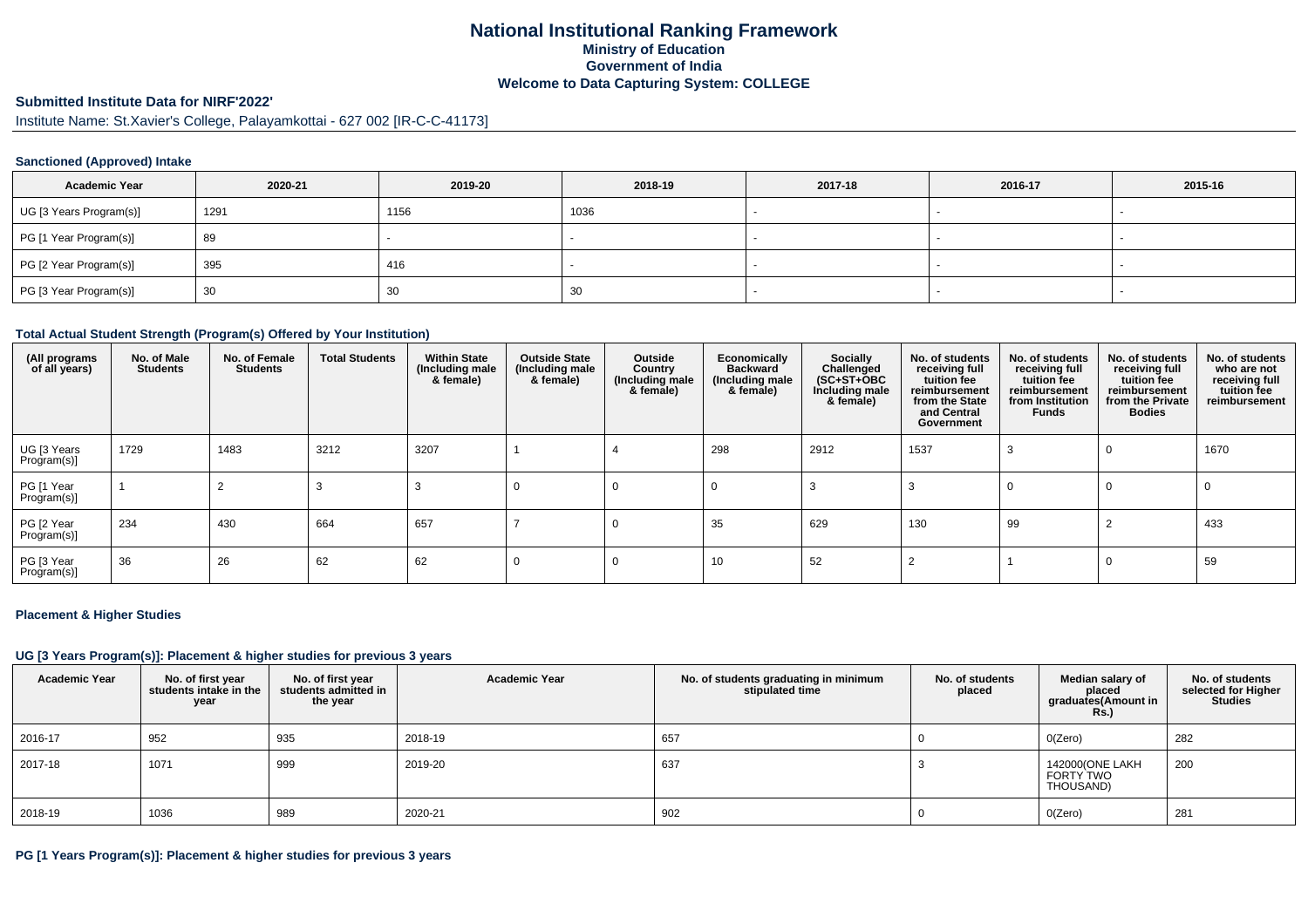| <b>Academic Year</b> | No. of first year<br>students intake in the<br>year | No. of first year<br>students admitted in<br>the year | <b>Academic Year</b> | No. of students graduating in minimum<br>stipulated time | No. of students<br>placed | Median salary of<br>placed<br>graduates(Amount in<br><b>Rs.)</b> | No. of students<br>selected for Higher<br><b>Studies</b> |
|----------------------|-----------------------------------------------------|-------------------------------------------------------|----------------------|----------------------------------------------------------|---------------------------|------------------------------------------------------------------|----------------------------------------------------------|
| 2018-19              | 89                                                  | 46                                                    | 2018-19              | 40                                                       |                           | 216000(Two lakh<br>sixteen thousand only)                        |                                                          |
| 2019-20              | 89                                                  | 44                                                    | 2019-20              | 34                                                       |                           | 120000(One lakh<br>twenty thousand only)                         |                                                          |
| 2020-21              | 89                                                  |                                                       | 2020-21              |                                                          |                           | 240000(Two lakh forty<br>thousand only)                          |                                                          |

### **PG [2 Years Program(s)]: Placement & higher studies for previous 3 years**

| <b>Academic Year</b> | No. of first year<br>students intake in the<br>year | No. of first year<br>students admitted in<br>the year | <b>Academic Year</b> | No. of students graduating in minimum<br>stipulated time | No. of students<br>placed | Median salary of<br>placed<br>graduates(Amount in<br><b>Rs.)</b> | No. of students<br>selected for Higher<br><b>Studies</b> |
|----------------------|-----------------------------------------------------|-------------------------------------------------------|----------------------|----------------------------------------------------------|---------------------------|------------------------------------------------------------------|----------------------------------------------------------|
| 2017-18              | 444                                                 | 379                                                   | 2018-19              | 269                                                      |                           | 156000(One lakh fifty<br>six thousand only)                      | 37                                                       |
| 2018-19              | 408                                                 | 324                                                   | 2019-20              | 226                                                      | 43                        | 219600(Two lakh<br>nineteen thousand six<br>hundred only)        | 45                                                       |
| 2019-20              | 416                                                 | 408                                                   | 2020-21              | 300                                                      | 74                        | 275000(Two lakh<br>seventy five thousand<br>only)                | 26                                                       |

# **PG [3 Years Program(s)]: Placement & higher studies for previous 3 years**

| <b>Academic Year</b> | No. of first year<br>students intake in the<br>year | No. of first year<br>students admitted in<br>the year | <b>Academic Year</b> | No. of students graduating in minimum<br>stipulated time | No. of students<br>placed | Median salary of<br>placed<br>graduates(Amount in<br><b>Rs.</b> ) | No. of students<br>selected for Higher<br><b>Studies</b> |
|----------------------|-----------------------------------------------------|-------------------------------------------------------|----------------------|----------------------------------------------------------|---------------------------|-------------------------------------------------------------------|----------------------------------------------------------|
| 2016-17              | 30                                                  | 25                                                    | 2018-19              | 21                                                       | 13                        | 180000(One lakh<br>eighty thousand only)                          | U                                                        |
| 2017-18              | 30                                                  | 21                                                    | 2019-20              | 20                                                       |                           | 174000(One lakh<br>seventy four only)                             | U                                                        |
| 2018-19              | 30                                                  | 24                                                    | 2020-21              | 22                                                       |                           | 300000(Three lakh<br>only)                                        | U                                                        |

### **Financial Resources: Utilised Amount for the Capital expenditure for previous 3 years**

| <b>Academic Year</b>                                                                                 | 2020-21                                                    | 2019-20                                                    | 2018-19                                                      |  |  |  |  |  |  |  |  |
|------------------------------------------------------------------------------------------------------|------------------------------------------------------------|------------------------------------------------------------|--------------------------------------------------------------|--|--|--|--|--|--|--|--|
|                                                                                                      | <b>Utilised Amount</b>                                     | <b>Utilised Amount</b>                                     | <b>Utilised Amount</b>                                       |  |  |  |  |  |  |  |  |
| Annual Capital Expenditure on Academic Activities and Resources (excluding expenditure on buildings) |                                                            |                                                            |                                                              |  |  |  |  |  |  |  |  |
| Library                                                                                              | 369991 (Three lakh sixty nine thousand nine hundred and    | 1723941 (Seventeen lakh twenty three thousand nine hundred | 1609514 (Sixteen lakh nine thousand five hundred and         |  |  |  |  |  |  |  |  |
|                                                                                                      | ninety one only)                                           | forty one only)                                            | fourteen only)                                               |  |  |  |  |  |  |  |  |
| New Equipment for Laboratories                                                                       | 1607245 (Sixteen lakh seven thousand two hundred and forty | 1242190 (Twelve lakh forty two thousand one hundred ninety | 2523530 (Twenty five lakh twenty three thousand five hundred |  |  |  |  |  |  |  |  |
|                                                                                                      | five only)                                                 | only)                                                      | and thirty only)                                             |  |  |  |  |  |  |  |  |
| Other expenditure on creation of Capital Assets (excluding                                           | 2389722 (Twenty three lakh eighty nine thousand seven      | 1526749 (Fifteen Lakh Twenty Six Thousand Seven Hundred    | 6467914 (Sixty Four Lakh Sixty Seven Thousand Nine           |  |  |  |  |  |  |  |  |
| expenditure on Land and Building)                                                                    | hundred and twenty two only)                               | Forty Nine Only)                                           | Hundred Fourteen only)                                       |  |  |  |  |  |  |  |  |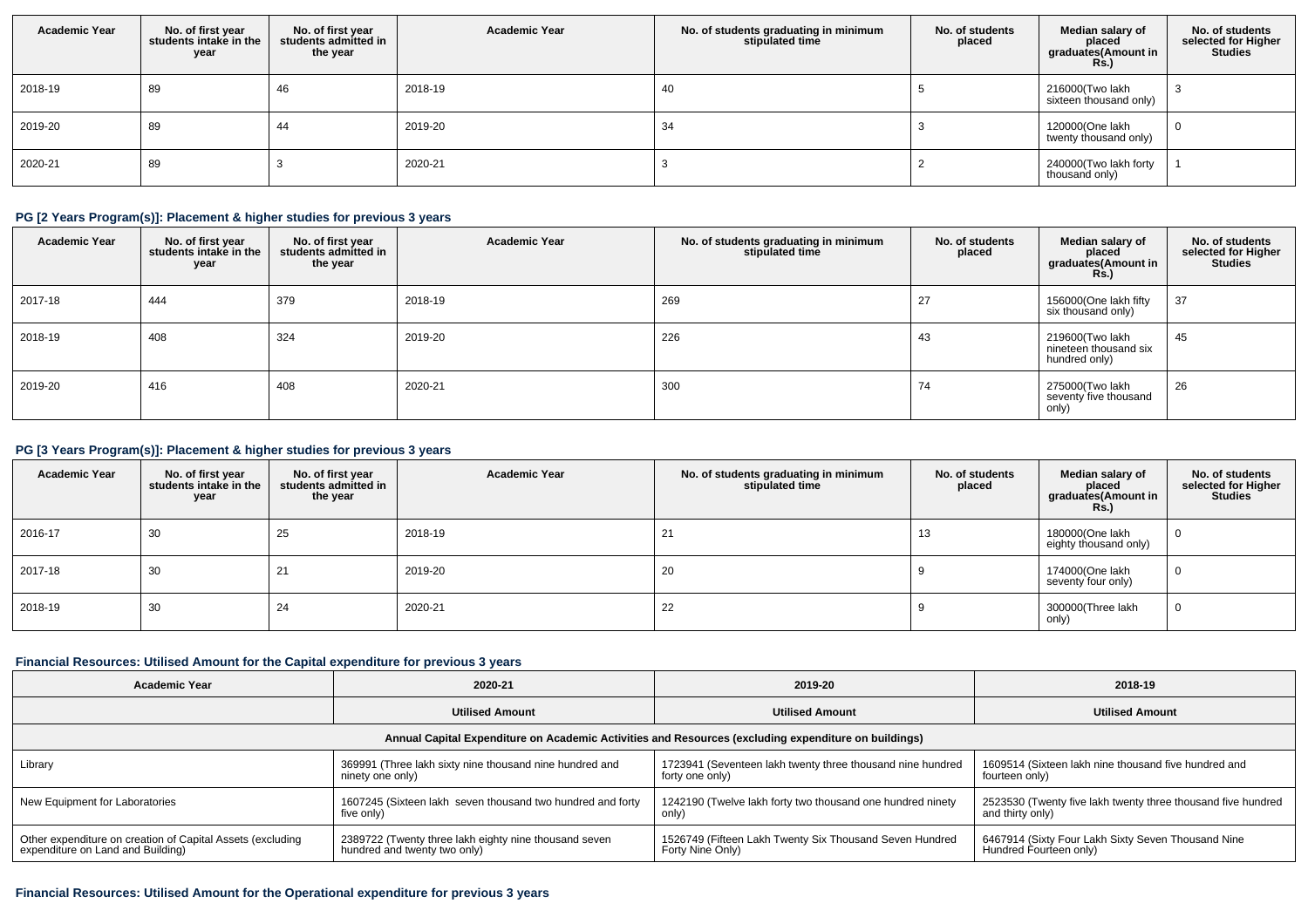| Academic Year                                                                                                                                                                                  | 2020-21                                                                                            | 2019-20                                                                                           | 2018-19                                                                                  |  |  |  |  |  |  |  |
|------------------------------------------------------------------------------------------------------------------------------------------------------------------------------------------------|----------------------------------------------------------------------------------------------------|---------------------------------------------------------------------------------------------------|------------------------------------------------------------------------------------------|--|--|--|--|--|--|--|
|                                                                                                                                                                                                | <b>Utilised Amount</b>                                                                             |                                                                                                   | <b>Utilised Amount</b>                                                                   |  |  |  |  |  |  |  |
| <b>Annual Operational Expenditure</b>                                                                                                                                                          |                                                                                                    |                                                                                                   |                                                                                          |  |  |  |  |  |  |  |
| Salaries (Teaching and Non Teaching staff)                                                                                                                                                     | 175514764 (Seventeen crore fifty five lakh fourteen thousand<br>seven hundred and sixty four only) | 327614758 (Thirty two crore seventy six lakh fourteen<br>thousand seven hundred fifty eight only) | 160421200 (Sixteen crores four lakhs twenty one thousand two<br>hundred only)            |  |  |  |  |  |  |  |
| Maintenance of Academic Infrastructure or consumables and<br>other running expenditures(excluding maintenance of hostels<br>and allied services, rent of the building, depreciation cost, etc) | 9173135 (Ninety one lakh seventy three thousand one hundred<br>and thirty five only)               | 35560360 (Three crore fifty five lakh sixty thousand three<br>hundred sixty only)                 | 18033251 (One crore eighty lakh thirty three thousand two<br>hundred and fifty one only) |  |  |  |  |  |  |  |
| Seminars/Conferences/Workshops                                                                                                                                                                 | 1154574 (Eleven lakh fifty four thousand five hundred and<br>seventy four only)                    | 4029607 (Forty lakh twenty nine thousand six hundred seven<br>only)                               | 323224 (Three lakh twenty three thousand two hundred and<br>twenty four only)            |  |  |  |  |  |  |  |

#### **PCS Facilities: Facilities of physically challenged students**

| 1. Do your institution buildings have Lifts/Ramps?                                                                                                         | Yes, more than 80% of the buildings |
|------------------------------------------------------------------------------------------------------------------------------------------------------------|-------------------------------------|
| 2. Do your institution have provision for walking aids, including wheelchairs and transportation from one building to another for<br>handicapped students? | Yes                                 |
| 3. Do your institution buildings have specially designed toilets for handicapped students?                                                                 | Yes, more than 80% of the buildings |

# **Faculty Details**

| Srno            | <b>Name</b>                            | Age | Designation                                         | Gender | Qualification | Experience (In<br>Months) | <b>Currently working</b><br>with institution? | <b>Joining Date</b> | <b>Leaving Date</b>      | <b>Association type</b> |
|-----------------|----------------------------------------|-----|-----------------------------------------------------|--------|---------------|---------------------------|-----------------------------------------------|---------------------|--------------------------|-------------------------|
| $\overline{1}$  | <b>IDHAYA RAJA S J</b>                 | 52  | Associate Professor                                 | Male   | Ph.D          | 258                       | Yes                                           | 18-01-2000          | $\overline{\phantom{a}}$ | Regular                 |
| 2               | <b>RILBERT</b><br><b>JANARTHANAN V</b> | 45  | <b>Assistant Professor</b>                          | Male   | Ph.D          | 114                       | Yes                                           | 18-06-2012          | $\overline{\phantom{a}}$ | Regular                 |
| 3               | PETER<br><b>AROCKIARAJ M</b>           | 51  | <b>Assistant Professor</b>                          | Male   | Ph.D          | 109                       | Yes                                           | 18-06-2012          | $\sim$                   | Regular                 |
| $\overline{4}$  | <b>IRUDAYARAJ A</b>                    | 56  | Associate Professor                                 | Male   | Ph.D          | 372                       | Yes                                           | 01-07-1992          | $\sim$                   | Regular                 |
| $5\phantom{.0}$ | <b>KANTHAN S</b>                       | 45  | <b>Assistant Professor</b>                          | Male   | Ph.D          | 165                       | Yes                                           | 22-10-2007          | $\sim$                   | Regular                 |
| 6               | <b>ANTONY RAJ R</b>                    | 40  | <b>Assistant Professor</b>                          | Male   | Ph.D          | 176                       | Yes                                           | 20-06-2013          | $\overline{\phantom{a}}$ | Regular                 |
| $\overline{7}$  | <b>FRANCIS XAVIER</b><br>R             | 59  | Associate Professor                                 | Male   | Ph.D          | 402                       | Yes                                           | 01-08-1988          | $\sim$                   | Regular                 |
| 8               | KALAVATHY D X                          | 57  | <b>Assistant Professor</b>                          | Female | Ph.D          | 165                       | Yes                                           | 22-10-2007          | $\overline{\phantom{a}}$ | Regular                 |
| 9               | <b>KAVITHA M</b>                       | 45  | <b>Assistant Professor</b>                          | Female | Ph.D          | 180                       | Yes                                           | 20-06-2013          | $\sim$                   | Regular                 |
| 10              | <b>JOSEPH ANTONY</b><br>RAJ J          | 55  | Dean / Principal /<br>Director / Vice<br>Chancellor | Male   | Ph.D          | 109                       | Yes                                           | 18-06-2012          | $\overline{\phantom{a}}$ | Regular                 |
| 11              | <b>IGNATIUS XAVIER</b><br>A C          | 58  | Associate Professor                                 | Male   | Ph.D          | 330                       | Yes                                           | 17-01-1994          | $\sim$                   | Regular                 |
| 12              | RAVI JESURAJ S                         | 45  | <b>Assistant Professor</b>                          | Male   | Ph.D          | 109                       | Yes                                           | 18-06-2012          | $\overline{\phantom{a}}$ | Regular                 |
| 13              | <b>MURUGAN A</b>                       | 41  | <b>Assistant Professor</b>                          | Male   | Ph.D          | 61                        | Yes                                           | 16-06-2016          | $\overline{\phantom{a}}$ | Regular                 |
| 14              | Mariadoss S SJ                         | 55  | Dean / Principal /<br>Director / Vice<br>Chancellor | Male   | Ph.D          | 178                       | Yes                                           | 18-09-2006          | $\overline{\phantom{a}}$ | Regular                 |
| 15              | MARIA IGNATIUS A                       | 41  | <b>Assistant Professor</b>                          | Male   | Ph.D          | 165                       | Yes                                           | 22-10-2007          | $\sim$                   | Regular                 |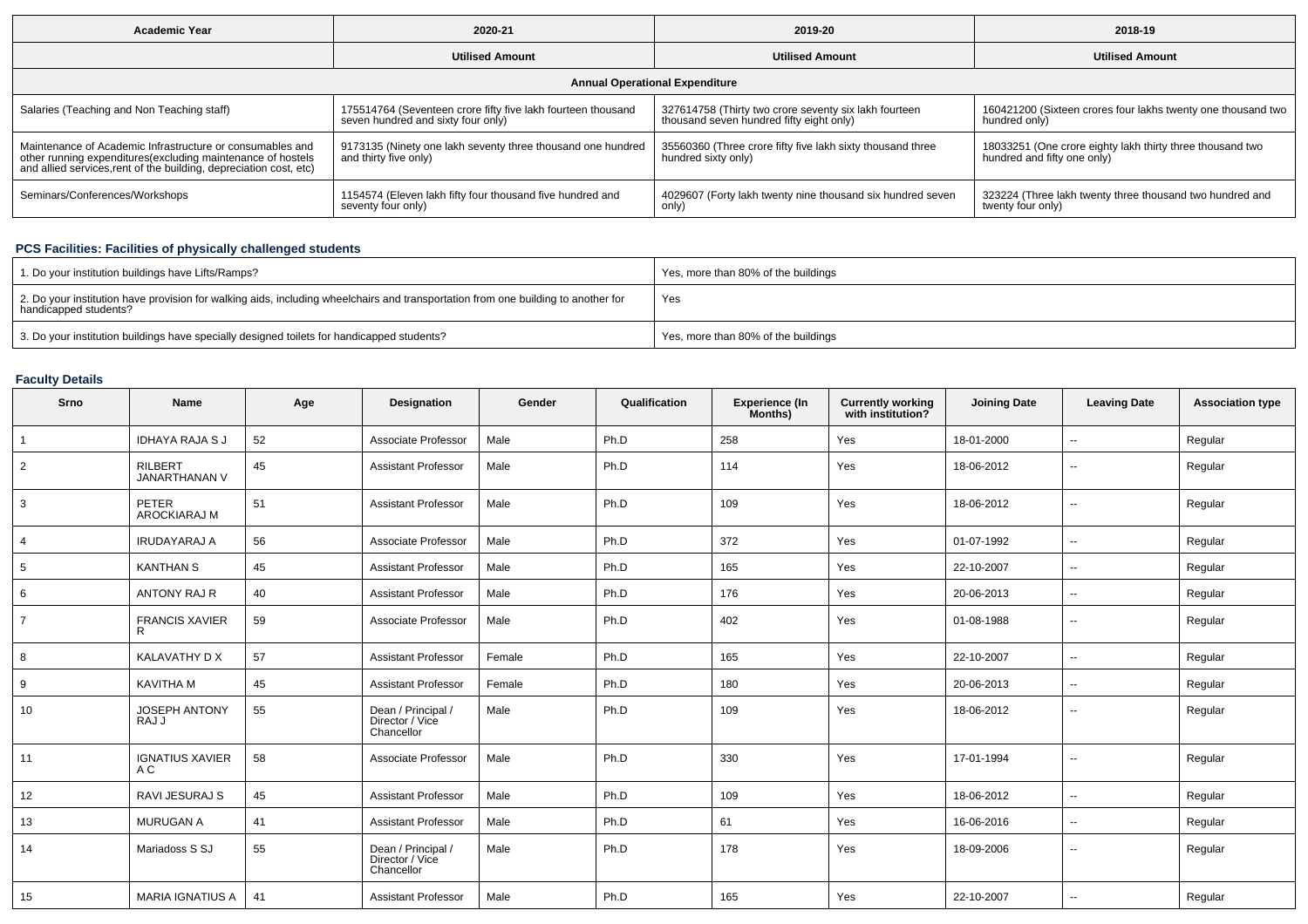| 16 | <b>JOCKIMD</b>                     | 39 | <b>Assistant Professor</b>                          | Male   | Ph.D | 83  | Yes | 08-08-2014 | --                       | Regular |
|----|------------------------------------|----|-----------------------------------------------------|--------|------|-----|-----|------------|--------------------------|---------|
| 17 | ALPHONSA S                         | 44 | Dean / Principal /<br>Director / Vice<br>Chancellor | Female | Ph.D | 70  | Yes | 01-09-2015 | --                       | Regular |
| 18 | <b>THAARCIS ALBIN</b>              | 54 | Associate Professor                                 | Male   | Ph.D | 258 | Yes | 18-01-2000 | -−                       | Regular |
| 19 | JOHN PETER S                       | 55 | Associate Professor                                 | Male   | Ph.D | 256 | Yes | 31-03-2000 | ⊷.                       | Regular |
| 20 | <b>HELINA B</b>                    | 49 | <b>Assistant Professor</b>                          | Female | Ph.D | 84  | Yes | 01-07-2014 | $\overline{\phantom{a}}$ | Regular |
| 21 | MARY JELESTIN<br>KALA S            | 51 | <b>Assistant Professor</b>                          | Female | Ph.D | 165 | Yes | 23-10-2007 | --                       | Regular |
| 22 | <b>CHRISTOPHER C</b>               | 40 | <b>Assistant Professor</b>                          | Male   | Ph.D | 85  | Yes | 18-06-2014 | -−                       | Regular |
| 23 | SELVARAJ P                         | 45 | <b>Assistant Professor</b>                          | Male   | Ph.D | 109 | Yes | 18-06-2012 | ⊷.                       | Regular |
| 24 | <b>MABEL PARIMALA</b>              | 32 | <b>Assistant Professor</b>                          | Female | Ph.D | 73  | Yes | 18-06-2015 | ⊷.                       | Regular |
| 25 | <b>BESCHI ANTONY</b><br>RAYAN S    | 57 | Associate Professor                                 | Male   | Ph.D | 277 | Yes | 22-06-1998 | $\overline{\phantom{a}}$ | Regular |
| 26 | JOHN PETER PAUL                    | 39 | <b>Assistant Professor</b>                          | Male   | Ph.D | 165 | Yes | 22-10-2007 | ⊷.                       | Regular |
| 27 | ARULRAJ S                          | 57 | Dean / Principal /<br>Director / Vice<br>Chancellor | Male   | Ph.D | 407 | Yes | 03-08-1987 | −−                       | Regular |
| 28 | <b>THERESE</b><br>SUNITHA MARY Y   | 45 | <b>Assistant Professor</b>                          | Female | Ph.D | 97  | Yes | 20-06-2013 | $\overline{\phantom{a}}$ | Regular |
| 29 | <b>VINOTH A</b>                    | 30 | <b>Assistant Professor</b>                          | Male   | Ph.D | 53  | Yes | 01-02-2017 | $\sim$                   | Regular |
| 30 | <b>DAVID</b><br><b>APPATHURAIS</b> | 56 | Associate Professor                                 | Male   | Ph.D | 262 | Yes | 15-09-1999 | −−                       | Regular |
| 31 | JEYA ANI J                         | 44 | Dean / Principal /<br>Director / Vice<br>Chancellor | Female | Ph.D | 109 | Yes | 18-06-2012 | $\overline{\phantom{a}}$ | Regular |
| 32 | Arockiasamy K S                    | 50 | <b>Assistant Professor</b>                          | Male   | Ph.D | 192 | Yes | 14-06-2016 | ⊷.                       | Regular |
| 33 | Anna Venus S                       | 45 | <b>Assistant Professor</b>                          | Female | Ph.D | 163 | Yes | 01-12-2007 | −−                       | Regular |
| 34 | A VINOTH                           | 34 | <b>Assistant Professor</b>                          | Male   | Ph.D | 48  | Yes | 03-07-2017 | ⊶.                       | Regular |
| 35 | PRINCEE R                          | 38 | <b>Assistant Professor</b>                          | Female | Ph.D | 162 | Yes | 04-01-2008 | ⊷.                       | Regular |
| 36 | SUBADHRA S                         | 35 | <b>Assistant Professor</b>                          | Female | Ph.D | 61  | Yes | 16-06-2016 | $\overline{\phantom{a}}$ | Regular |
| 37 | WALTER<br>JEYAKUMAR J L            | 56 | Associate Professor                                 | Male   | Ph.D | 395 | Yes | 01-08-1988 |                          | Regular |
| 38 | SAFISH MARY M                      | 46 | <b>Assistant Professor</b>                          | Female | Ph.D | 165 | Yes | 22-10-2007 | Щ,                       | Regular |
| 39 | SIVASHANKAR V                      | 42 | <b>Assistant Professor</b>                          | Male   | Ph.D | 109 | Yes | 18-06-2012 | Щ,                       | Regular |
| 40 | SELVAKUMAR M S                     | 44 | <b>Assistant Professor</b>                          | Male   | Ph.D | 178 | Yes | 18-09-2006 | $\sim$                   | Regular |
| 41 | JAYA VINSE<br>RUBAN Y              | 43 | <b>Assistant Professor</b>                          | Male   | Ph.D | 109 | Yes | 18-06-2012 | $\overline{\phantom{a}}$ | Regular |
| 42 | JEYASEELI A                        | 50 | <b>Assistant Professor</b>                          | Female | Ph.D | 165 | Yes | 22-10-2007 | н,                       | Regular |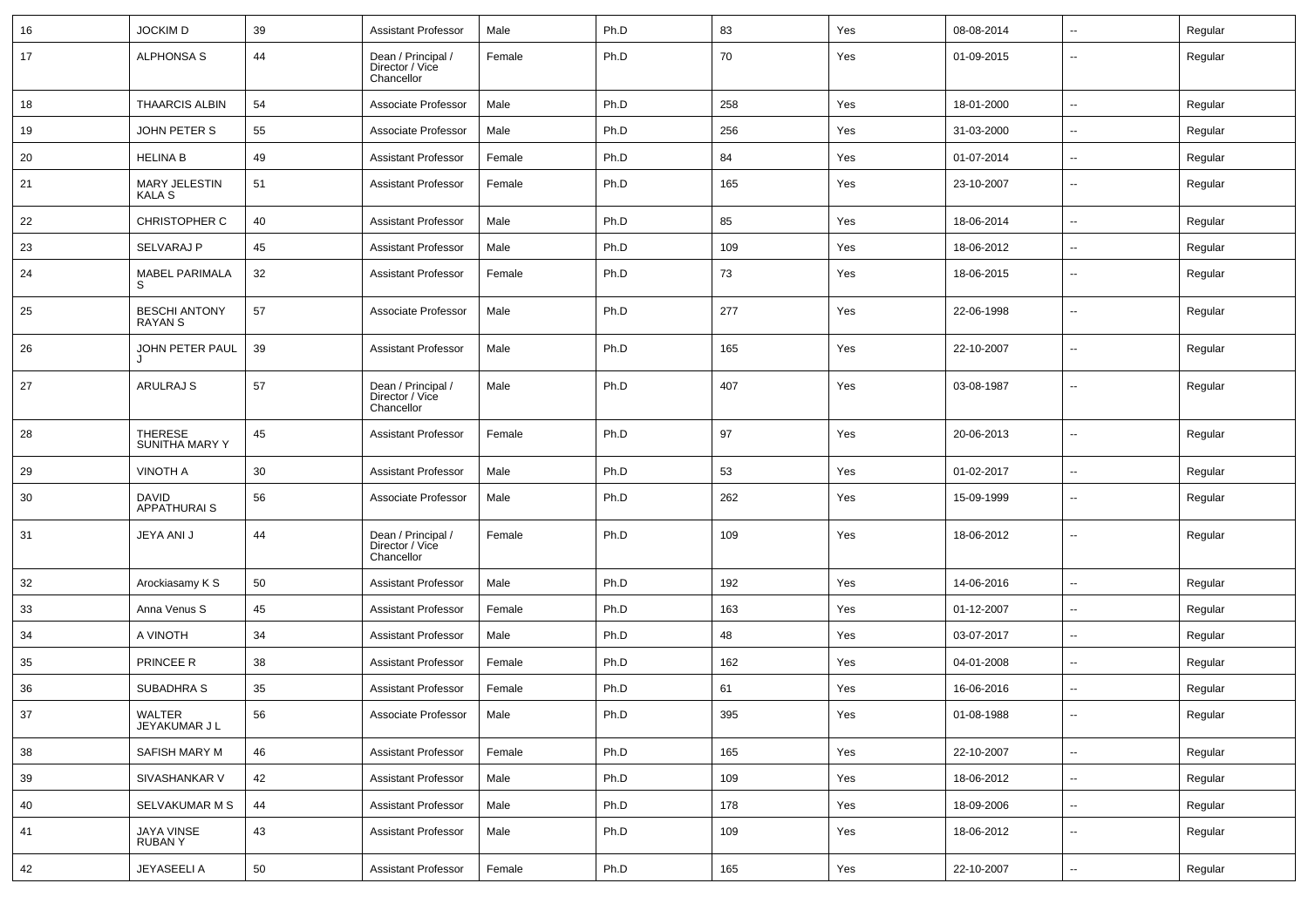| 43 | <b>RAJAP</b>                                       | 40 | Dean / Principal /<br>Director / Vice<br>Chancellor | Male   | Ph.D       | 109 | Yes | 18-06-2012 | $\overline{\phantom{a}}$ | Regular |
|----|----------------------------------------------------|----|-----------------------------------------------------|--------|------------|-----|-----|------------|--------------------------|---------|
| 44 | SANTHA KUMARI R                                    | 48 | <b>Assistant Professor</b>                          | Female | Ph.D       | 59  | Yes | 01-08-2016 | $\sim$                   | Regular |
| 45 | <b>LEON STEPHAN</b><br>RAJ T                       | 36 | <b>Assistant Professor</b>                          | Male   | Ph.D       | 109 | Yes | 18-06-2012 | $\sim$                   | Regular |
| 46 | XAVIER RAJ P                                       | 59 | Dean / Principal /<br>Director / Vice<br>Chancellor | Male   | Ph.D       | 364 | Yes | 07-03-1991 | $\overline{\phantom{a}}$ | Regular |
| 47 | SUJITH S                                           | 35 | <b>Assistant Professor</b>                          | Male   | Ph.D       | 97  | Yes | 20-06-2013 | $\overline{\phantom{a}}$ | Regular |
| 48 | <b>MARTIN</b><br>AROCKIASAMY C                     | 58 | Associate Professor                                 | Male   | Ph.D       | 346 | Yes | 01-09-1992 | $\overline{\phantom{a}}$ | Regular |
| 49 | R AZHAGU RAJ                                       | 36 | Dean / Principal /<br>Director / Vice<br>Chancellor | Male   | Ph.D       | 96  | Yes | 16-06-2017 | $\sim$                   | Regular |
| 50 | <b>LIZIE WILLIAMS</b>                              | 40 | Dean / Principal /<br>Director / Vice<br>Chancellor | Female | Ph.D       | 165 | Yes | 23-10-2007 | $\overline{a}$           | Regular |
| 51 | ADELINE UDHAYA<br>THERESA M                        | 28 | <b>Assistant Professor</b>                          | Female | <b>NET</b> | 61  | Yes | 16-06-2016 | $\sim$                   | Regular |
| 52 | DEVARAJU P                                         | 55 | Associate Professor                                 | Male   | Ph.D       | 330 | Yes | 17-01-1994 | $\overline{\phantom{a}}$ | Regular |
| 53 | ANTONYSAMY D                                       | 37 | <b>Assistant Professor</b>                          | Male   | <b>SET</b> | 73  | Yes | 18-06-2015 | $\overline{\phantom{a}}$ | Regular |
| 54 | <b>RAJA KUMAR T C</b>                              | 49 | Dean / Principal /<br>Director / Vice<br>Chancellor | Male   | Ph.D       | 245 | Yes | 01-02-2001 | $\overline{\phantom{a}}$ | Regular |
| 55 | PREM ANAND D                                       | 46 | Dean / Principal /<br>Director / Vice<br>Chancellor | Male   | Ph.D       | 165 | Yes | 20-10-2007 | $\overline{\phantom{a}}$ | Regular |
| 56 | JEYABAL V                                          | 55 | Associate Professor                                 | Male   | Ph.D       | 277 | Yes | 22-06-1998 | $\overline{\phantom{a}}$ | Regular |
| 57 | <b>MARIA</b><br>MAGDALANE C                        | 44 | <b>Assistant Professor</b>                          | Female | Ph.D       | 165 | Yes | 23-10-2007 | $\sim$                   | Regular |
| 58 | SAHAYA RAJ K                                       | 56 | Associate Professor                                 | Male   | D.Sc       | 277 | Yes | 23-06-1998 | $\sim$                   | Regular |
| 59 | <b>BABILA JASMINE J</b>                            | 44 | <b>Assistant Professor</b>                          | Female | Ph.D       | 109 | Yes | 18-06-2012 | $\sim$                   | Regular |
| 60 | <b>ELIZABETH</b><br>THANGAMANI<br><b>SUNITHA T</b> | 42 | <b>Assistant Professor</b>                          | Female | Ph.D       | 61  | Yes | 16-06-2016 | $\overline{\phantom{a}}$ | Regular |
| 61 | SAHAYA ANTHONY<br>XAVIER G                         | 47 | Associate Professor                                 | Male   | Ph.D       | 262 | Yes | 15-09-1999 | $\overline{\phantom{a}}$ | Regular |
| 62 | LOURDUSAMY A                                       | 59 | Dean / Principal /<br>Director / Vice<br>Chancellor | Male   | Ph.D       | 396 | Yes | 02-07-1990 | $\sim$                   | Regular |
| 63 | NITHYA S                                           | 35 | <b>Assistant Professor</b>                          | Female | Ph.D       | 97  | Yes | 20-06-2013 | $\sim$                   | Regular |
| 64 | ROBERT<br>BELARMINE F X                            | 49 | <b>Assistant Professor</b>                          | Male   | Ph.D       | 165 | Yes | 22-10-2007 | Щ,                       | Regular |
| 65 | PRINCE JEBARAJ<br>S                                | 36 | <b>Assistant Professor</b>                          | Male   | Ph.D       | 72  | Yes | 21-07-2015 | $\sim$                   | Regular |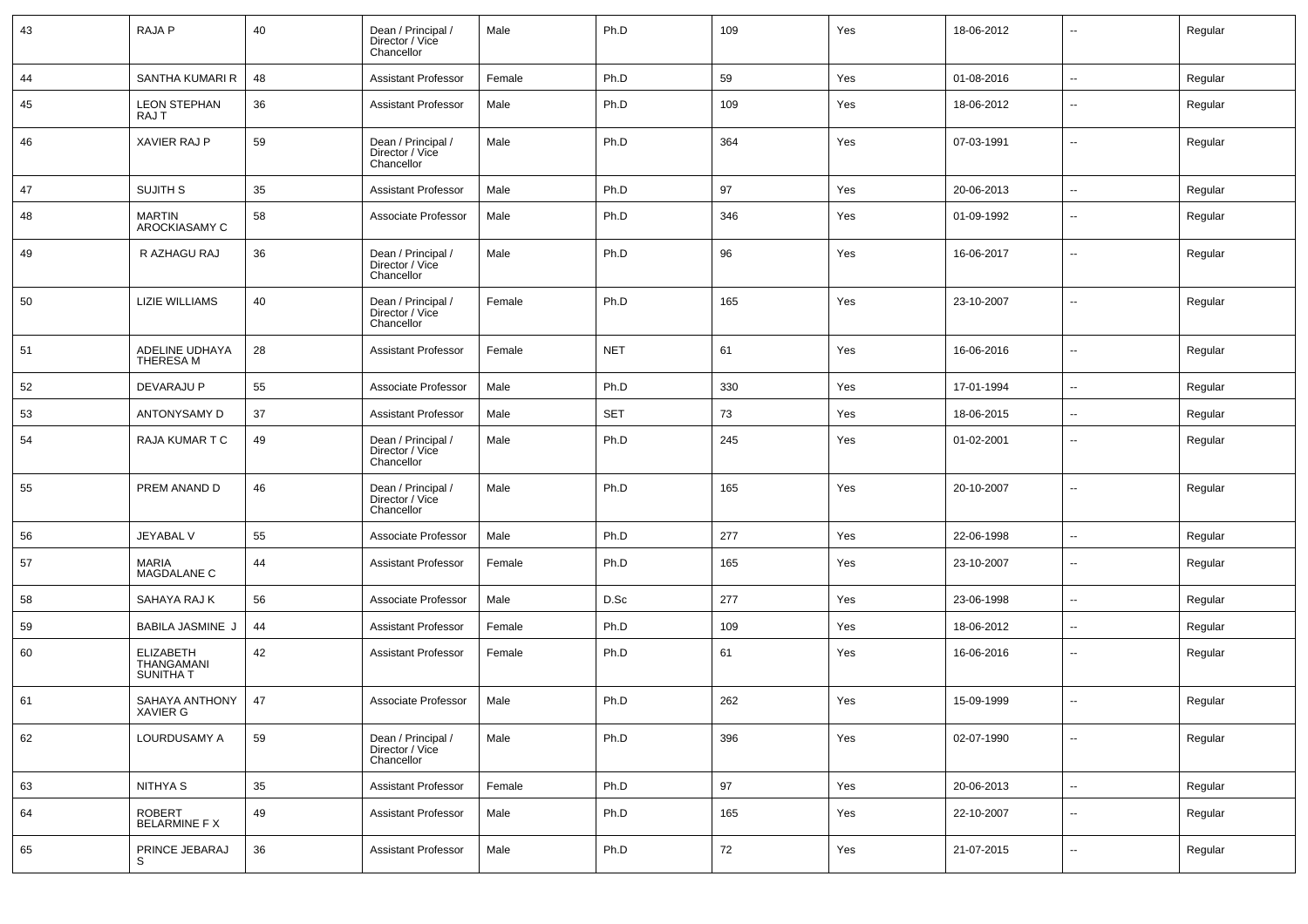| 66 | ALOYSIUS ALBERT<br>S.                    | 45     | Dean / Principal /<br>Director / Vice<br>Chancellor | Male   | Ph.D       | 96  | Yes | 16-06-2017 | $\overline{a}$           | Regular |
|----|------------------------------------------|--------|-----------------------------------------------------|--------|------------|-----|-----|------------|--------------------------|---------|
| 67 | <b>KARMEGAM S</b>                        | 40     | <b>Assistant Professor</b>                          | Male   | Ph.D       | 72  | Yes | 01-07-2015 | $\sim$                   | Regular |
| 68 | SOUNDARY B                               | 39     | Assistant Professor                                 | Female | Ph.D       | 97  | Yes | 20-06-2013 | $\overline{\phantom{a}}$ | Regular |
| 69 | <b>TWIN ANTONY</b><br>EDWARD             | 35     | <b>Assistant Professor</b>                          | Male   | <b>SET</b> | 96  | Yes | 01-07-2013 | --                       | Regular |
| 70 | AMALANATHAN J                            | 59     | Associate Professor                                 | Male   | Ph.D       | 262 | Yes | 15-09-1999 | --                       | Regular |
| 71 | VICTOR S P                               | 55     | Dean / Principal /<br>Director / Vice<br>Chancellor | Male   | Ph.D       | 395 | Yes | 08-08-1988 | --                       | Regular |
| 72 | PAUL RAJ S                               | 58     | Associate Professor                                 | Male   | Ph.D       | 415 | Yes | 04-12-1986 | --                       | Regular |
| 73 | <b>DAVID</b><br>RATHINAVELU G            | 39     | <b>Assistant Professor</b>                          | Male   | Ph.D       | 109 | Yes | 18-06-2012 | --                       | Regular |
| 74 | <b>STANLY JOHN</b><br><b>XAVIER C</b>    | 42     | <b>Assistant Professor</b>                          | Male   | Ph.D       | 165 | Yes | 22-10-2007 | $\overline{\phantom{a}}$ | Regular |
| 75 | <b>BABY MARIYATRA</b><br>M               | 44     | Dean / Principal /<br>Director / Vice<br>Chancellor | Female | Ph.D       | 96  | Yes | 01-07-2013 | --                       | Regular |
| 76 | RONALD J                                 | 50     | <b>Assistant Professor</b>                          | Male   | Ph.D       | 165 | Yes | 22-10-2007 | --                       | Regular |
| 77 | PUSHPANATHAN T                           | 40     | <b>Assistant Professor</b>                          | Male   | Ph.D       | 109 | Yes | 18-06-2012 | --                       | Regular |
| 78 | <b>JOHNSON M</b>                         | 44     | <b>Assistant Professor</b>                          | Male   | Ph.D       | 165 | Yes | 22-10-2007 | $\overline{a}$           | Regular |
| 79 | CAROLINE<br>SELVARAJ C                   | 51     | <b>Assistant Professor</b>                          | Female | Ph.D       | 165 | Yes | 22-10-2007 |                          | Regular |
| 80 | <b>BALAMURUGAN S</b>                     | 39     | <b>Assistant Professor</b>                          | Male   | Ph.D       | 96  | Yes | 01-07-2013 | $\sim$                   | Regular |
| 81 | AROCKIA DASS A                           | 54     | Dean / Principal /<br>Director / Vice<br>Chancellor | Male   | Ph.D       | 330 | Yes | 17-01-1994 | $\sim$                   | Regular |
| 82 | <b>MAHIMAI ARUL</b><br><b>IGNATIUS C</b> | 45     | <b>Assistant Professor</b>                          | Male   | Ph.D       | 109 | Yes | 18-06-2012 | --                       | Regular |
| 83 | Arul Ravi S                              | 49     | Dean / Principal /<br>Director / Vice<br>Chancellor | Male   | Ph.D       | 73  | Yes | 18-06-2015 |                          | Regular |
| 84 | M JOE VERGIN<br>LORGIA                   | 34     | <b>Assistant Professor</b>                          | Female | Ph.D       | 49  | Yes | 16-06-2017 | $\overline{a}$           | Regular |
| 85 | Sasikumar S                              | 40     | <b>Assistant Professor</b>                          | Male   | Ph.D       | 133 | Yes | 18-06-2018 | $\overline{\phantom{a}}$ | Regular |
| 86 | Amal Rayan J                             | 27     | <b>Assistant Professor</b>                          | Male   | <b>NET</b> | 49  | Yes | 18-06-2018 | $\overline{\phantom{a}}$ | Regular |
| 87 | Arivalagan M                             | 50     | <b>Assistant Professor</b>                          | Male   | Ph.D       | 37  | Yes | 01-09-2018 | $\sim$                   | Regular |
| 88 | JOELRI MICHAEL<br>RAJ L                  | 36     | <b>Assistant Professor</b>                          | Male   | Ph.D       | 120 | Yes | 01-08-2018 | $\sim$                   | Regular |
| 89 | Thanga Glara K                           | 35     | <b>Assistant Professor</b>                          | Female | Ph.D       | 131 | Yes | 28-01-2016 | $\sim$                   | Regular |
| 90 | Murugan M                                | 42     | <b>Assistant Professor</b>                          | Male   | <b>NET</b> | 157 | Yes | 16-06-2008 | --                       | Regular |
| 91 | Albert J                                 | $39\,$ | <b>Assistant Professor</b>                          | Male   | <b>NET</b> | 149 | Yes | 20-06-2013 | $\overline{\phantom{a}}$ | Regular |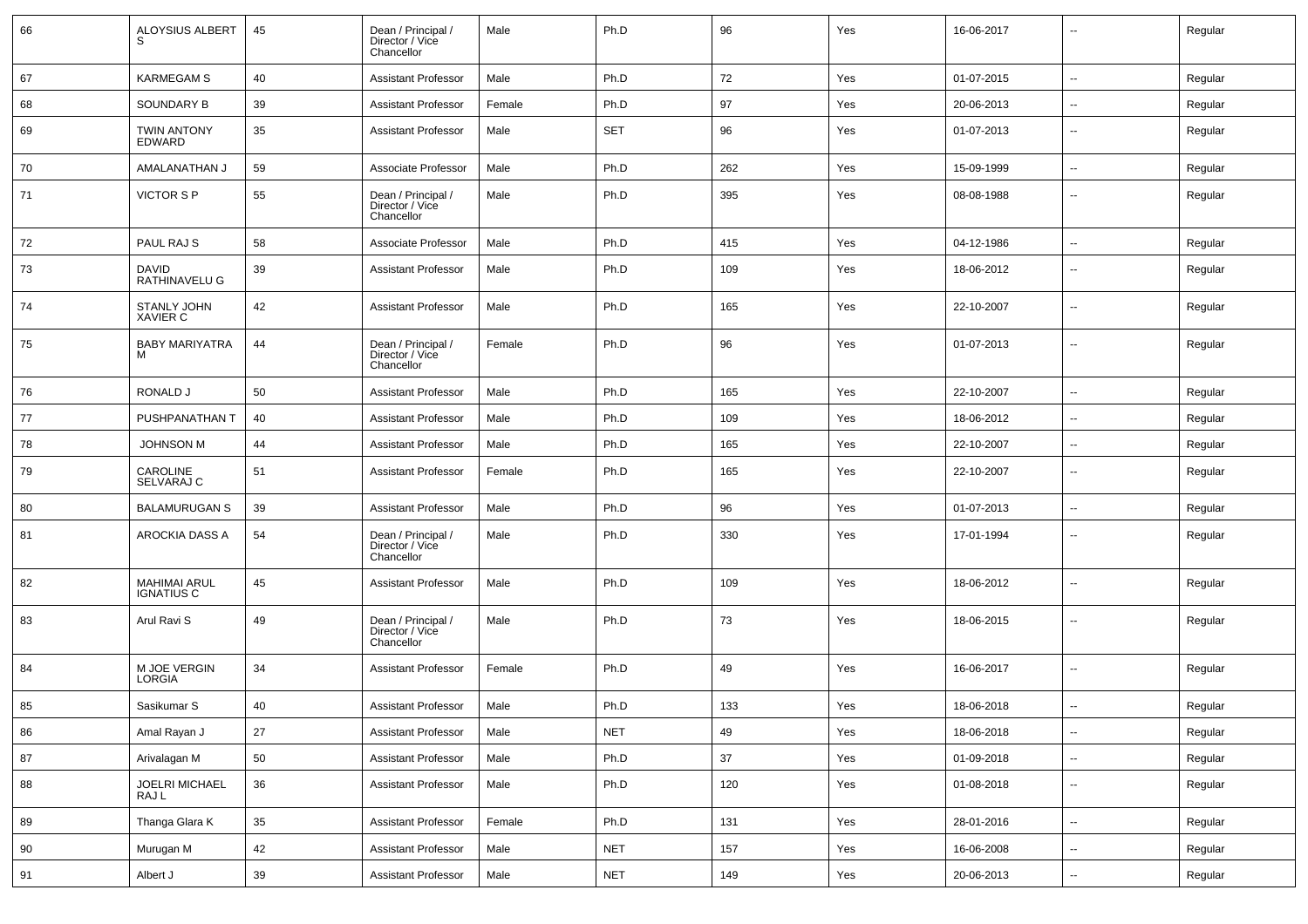| 92  | Josephin Mary J P                   | 46 | <b>Assistant Professor</b>                          | Female | <b>NET</b> | 104 | Yes | 18-06-2014 | $\sim$                   | Regular |
|-----|-------------------------------------|----|-----------------------------------------------------|--------|------------|-----|-----|------------|--------------------------|---------|
| 93  | Saraswathi S                        | 45 | Dean / Principal /<br>Director / Vice<br>Chancellor | Female | Ph.D       | 211 | Yes | 25-08-2005 | --                       | Regular |
| 94  | Jothikumar A                        | 44 | <b>Assistant Professor</b>                          | Male   | M. Phil    | 193 | Yes | 13-06-2005 | $\sim$                   | Regular |
| 95  | Jeya Paul U                         | 41 | <b>Assistant Professor</b>                          | Male   | Ph.D       | 157 | Yes | 17-06-2009 | н.                       | Regular |
| 96  | Rajarajeswari S                     | 54 | <b>Assistant Professor</b>                          | Female | Ph.D       | 216 | Yes | 18-06-2007 | ⊷.                       | Regular |
| 97  | Manohari B                          | 34 | <b>Assistant Professor</b>                          | Female | SET        | 61  | Yes | 16-06-2016 | --                       | Regular |
| 98  | Arun Jose L                         | 38 | <b>Assistant Professor</b>                          | Male   | Ph.D       | 70  | Yes | 16-06-2016 | Ξ.                       | Regular |
| 99  | Margaret Sangeetha                  | 41 | <b>Assistant Professor</b>                          | Female | SET        | 163 | Yes | 15-06-2011 | $\sim$                   | Regular |
| 100 | Sahaya Mary J                       | 50 | <b>Assistant Professor</b>                          | Female | Ph.D       | 162 | Yes | 16-06-2016 | ⊷.                       | Regular |
| 101 | Ilango Mani S                       | 41 | <b>Assistant Professor</b>                          | Male   | Ph.D       | 101 | Yes | 20-06-2013 | ⊷.                       | Regular |
| 102 | Murugesan R                         | 45 | <b>Assistant Professor</b>                          | Male   | <b>NET</b> | 215 | Yes | 22-06-2006 | −−                       | Regular |
| 103 | Chidambara Nathan                   | 49 | Dean / Principal /<br>Director / Vice<br>Chancellor | Male   | Ph.D       | 204 | Yes | 12-07-2004 | $\overline{\phantom{a}}$ | Regular |
| 104 | Geetha R                            | 40 | <b>Assistant Professor</b>                          | Female | M. Phil    | 169 | Yes | 13-06-2007 | −−                       | Regular |
| 105 | Rexy J                              | 38 | Dean / Principal /<br>Director / Vice<br>Chancellor | Female | SET        | 169 | Yes | 13-06-2007 | --                       | Regular |
| 106 | Veera Lakshmi S                     | 45 | <b>Assistant Professor</b>                          | Female | Ph.D       | 126 | Yes | 20-06-2013 | $\sim$                   | Regular |
| 107 | Benjamin Franklin S                 | 51 | Dean / Principal /<br>Director / Vice<br>Chancellor | Male   | <b>NET</b> | 95  | Yes | 02-08-2013 | $\overline{\phantom{a}}$ | Regular |
| 108 | Rejith S G                          | 36 | <b>Assistant Professor</b>                          | Male   | Ph.D       | 141 | Yes | 16-06-2010 | н.                       | Regular |
| 109 | Golda Grace<br>Duraisingh D         | 48 | Dean / Principal /<br>Director / Vice<br>Chancellor | Female | Ph.D       | 73  | Yes | 16-06-2015 | $\overline{\phantom{a}}$ | Regular |
| 110 | Pradeep Kumar N                     | 39 | <b>Assistant Professor</b>                          | Male   | <b>SET</b> | 137 | Yes | 03-09-2012 | --                       | Regular |
| 111 | <b>Bright Jowerts G</b>             | 31 | <b>Assistant Professor</b>                          | Male   | Ph.D       | 99  | Yes | 20-06-2013 | ⊷.                       | Regular |
| 112 | <b>Charlet Rosemary</b><br>Vijaya M | 50 | Dean / Principal /<br>Director / Vice<br>Chancellor | Female | Ph.D       | 121 | Yes | 13-06-2011 | --                       | Regular |
| 113 | Balaselvi M                         | 35 | <b>Assistant Professor</b>                          | Female | Ph.D       | 109 | Yes | 18-06-2012 | $\overline{\phantom{a}}$ | Regular |
| 114 | Antony Sahaya<br>Sophia J           | 45 | Dean / Principal /<br>Director / Vice<br>Chancellor | Female | Ph.D       | 152 | Yes | 16-06-2016 | -−                       | Regular |
| 115 | Sethu Ramalingam                    | 39 | Dean / Principal /<br>Director / Vice<br>Chancellor | Male   | Ph.D       | 143 | Yes | 18-06-2014 | Ξ.                       | Regular |
| 116 | Sujatha L                           | 46 | Dean / Principal /<br>Director / Vice<br>Chancellor | Female | <b>NET</b> | 169 | Yes | 13-06-2007 | −−                       | Regular |
| 117 | Dhana Praveena A                    | 41 | <b>Assistant Professor</b>                          | Female | M. Phil    | 180 | Yes | 16-06-2008 | ш.                       | Regular |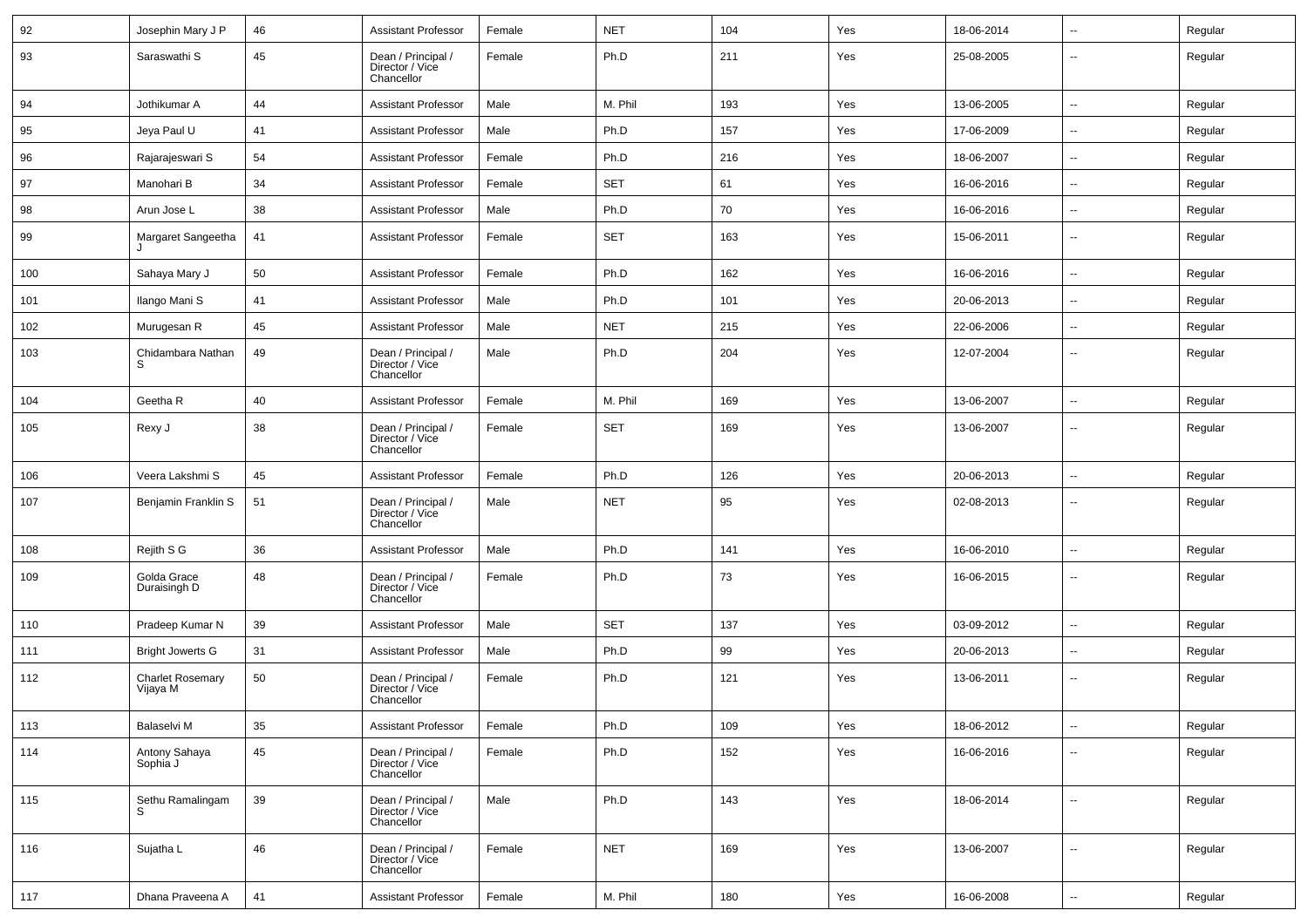| 118 | Jerold Antony A                      | 38 | <b>Assistant Professor</b>                          | Male   | <b>SET</b> | 157 | Yes | 16-06-2016 | --                       | Regular |
|-----|--------------------------------------|----|-----------------------------------------------------|--------|------------|-----|-----|------------|--------------------------|---------|
| 119 | Sahayaraj R                          | 58 | Dean / Principal /<br>Director / Vice<br>Chancellor | Male   | Ph.D       | 254 | Yes | 16-06-2010 | --                       | Regular |
| 120 | Mary Jenila R                        | 41 | Dean / Principal /<br>Director / Vice<br>Chancellor | Female | Ph.D       | 157 | Yes | 18-06-2008 | --                       | Regular |
| 121 | Rita Rebekah T                       | 39 | Associate Professor                                 | Female | Ph.D       | 183 | Yes | 03-09-2012 | ⊷.                       | Regular |
| 122 | <b>MARIA REX</b><br>SUGIRTHA C       | 32 | <b>Assistant Professor</b>                          | Female | <b>NET</b> | 113 | Yes | 03-07-2013 | --                       | Regular |
| 123 | Christina Jeya<br>Nithila R          | 45 | <b>Assistant Professor</b>                          | Female | Ph.D       | 196 | Yes | 11-06-2016 | $\overline{\phantom{a}}$ | Regular |
| 124 | Madona Robinston                     | 48 | <b>Assistant Professor</b>                          | Female | <b>NET</b> | 129 | Yes | 26-11-2014 | $\overline{\phantom{a}}$ | Regular |
| 125 | John Paul A                          | 41 | <b>Assistant Professor</b>                          | Male   | Ph.D       | 169 | Yes | 16-06-2008 | -−                       | Regular |
| 126 | Shamila Joster T                     | 39 | <b>Assistant Professor</b>                          | Female | Ph.D       | 108 | Yes | 20-06-2013 | -−                       | Regular |
| 127 | Patricia Annie<br>Jebamalar J        | 44 | <b>Assistant Professor</b>                          | Female | <b>NET</b> | 200 | Yes | 15-06-2008 | --                       | Regular |
| 128 | Anto Arockia Raj A                   | 37 | Dean / Principal /<br>Director / Vice<br>Chancellor | Male   | Ph.D       | 157 | Yes | 16-06-2008 | --                       | Regular |
| 129 | Antonyrajasree I                     | 41 | <b>Assistant Professor</b>                          | Female | Ph.D       | 169 | Yes | 13-06-2007 | --                       | Regular |
| 130 | Paulraj P                            | 34 | <b>Assistant Professor</b>                          | Male   | <b>NET</b> | 61  | Yes | 16-06-2016 | --                       | Regular |
| 131 | Augustin M                           | 34 | <b>Assistant Professor</b>                          | Male   | Ph.D       | 121 | Yes | 27-06-2011 | $\overline{\phantom{a}}$ | Regular |
| 132 | V AJITHA                             | 28 | <b>Assistant Professor</b>                          | Female | <b>NET</b> | 49  | Yes | 16-06-2017 | --                       | Regular |
| 133 | K Pretty                             | 26 | <b>Assistant Professor</b>                          | Female | <b>NET</b> | 40  | Yes | 18-06-2018 | ⊷.                       | Regular |
| 134 | Lakshmikantham B                     | 35 | <b>Assistant Professor</b>                          | Female | Ph.D       | 107 | Yes | 18-06-2018 | -−                       | Regular |
| 135 | Rani Priayadharshini<br>V            | 36 | <b>Assistant Professor</b>                          | Female | Ph.D       | 139 | Yes | 18-06-2018 | $\overline{\phantom{a}}$ | Regular |
| 136 | Latha A                              | 37 | <b>Assistant Professor</b>                          | Female | <b>SET</b> | 37  | Yes | 18-06-2018 | --                       | Regular |
| 137 | Saravana Kumar R                     | 37 | <b>Assistant Professor</b>                          | Male   | <b>SET</b> | 37  | Yes | 18-06-2018 | --                       | Regular |
| 138 | Anthony Rahul<br>Golden <sup>S</sup> | 35 | <b>Assistant Professor</b>                          | Male   | Ph.D       | 134 | Yes | 18-06-2018 | $\overline{\phantom{a}}$ | Regular |
| 139 | Ravindran R                          | 45 | <b>Assistant Professor</b>                          | Male   | Ph.D       | 244 | Yes | 18-06-2018 | $\overline{\phantom{a}}$ | Regular |
| 140 | Senthil Manikandan                   | 37 | <b>Assistant Professor</b>                          | Male   | Ph.D       | 147 | Yes | 27-11-2017 | $\sim$                   | Regular |
| 141 | David Raj V                          | 33 | <b>Assistant Professor</b>                          | Male   | Ph.D       | 106 | Yes | 18-06-2018 | $\sim$                   | Regular |
| 142 | Stella P                             | 36 | Dean / Principal /<br>Director / Vice<br>Chancellor | Female | Ph.D       | 150 | Yes | 18-06-2018 | н.                       | Regular |
| 143 | Kandhakumar D                        | 48 | <b>Assistant Professor</b>                          | Male   | <b>SET</b> | 217 | Yes | 18-06-2018 | $\overline{\phantom{a}}$ | Regular |
| 144 | Anto Kinsley A                       | 63 | Associate Professor                                 | Male   | Ph.D       | 391 | Yes | 18-06-2018 | н.                       | Regular |
| 145 | SARANYA D                            | 27 | <b>Assistant Professor</b>                          | Female | <b>SET</b> | 37  | Yes | 18-06-2018 | $\sim$                   | Regular |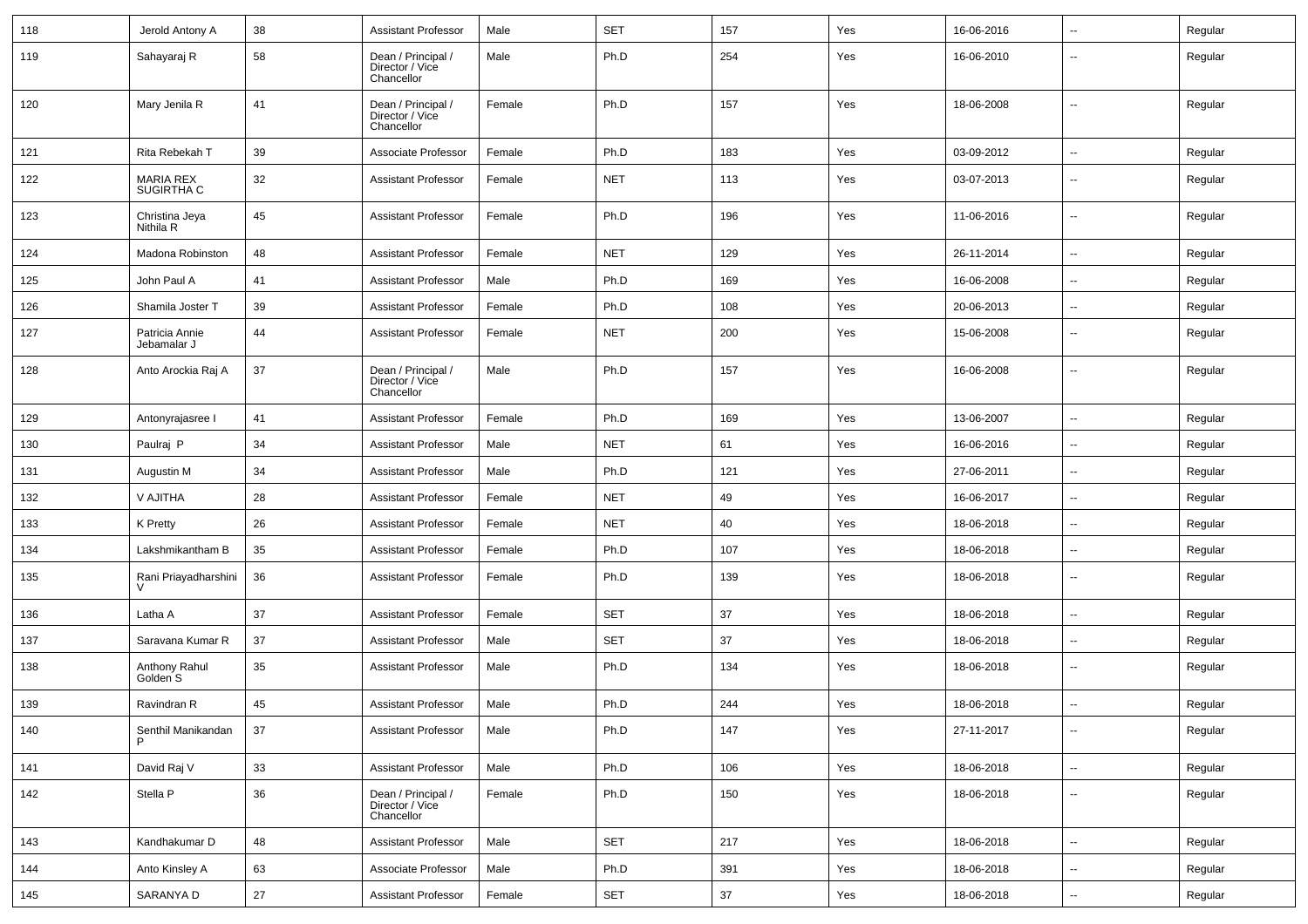| 146 | PHILO <sub>S</sub>                   | 39 | <b>Assistant Professor</b>                          | Female | <b>SET</b> | 151 | Yes | 18-06-2018 | $\sim$                   | Regular             |
|-----|--------------------------------------|----|-----------------------------------------------------|--------|------------|-----|-----|------------|--------------------------|---------------------|
| 147 | <b>KIRUBA PACKIA</b><br>RANI D       | 38 | Assistant Professor                                 | Female | <b>SET</b> | 171 | Yes | 18-06-2018 | $\mathbf{u}$             | Regular             |
| 148 | <b>NARAYANI V</b>                    | 41 | <b>Assistant Professor</b>                          | Female | Ph.D       | 164 | Yes | 18-06-2018 | $\mathbf{u}$             | Regular             |
| 149 | <b>BENNY S</b>                       | 37 | Assistant Professor                                 | Male   | <b>SET</b> | 37  | Yes | 18-06-2018 | $\overline{\phantom{a}}$ | Regular             |
| 150 | <b>REGITA THANGAM</b><br>A           | 44 | <b>Assistant Professor</b>                          | Female | <b>SET</b> | 123 | Yes | 18-06-2018 | $\overline{\phantom{a}}$ | Regular             |
| 151 | MICHAEL JOHN A<br>SJ                 | 46 | Dean / Principal /<br>Director / Vice<br>Chancellor | Male   | Ph.D       | 105 | Yes | 18-06-2018 | $\overline{\phantom{a}}$ | Regular             |
| 152 | Joe Pascal Xavier R                  | 49 | <b>Assistant Professor</b>                          | Male   | <b>SET</b> | 264 | Yes | 13-06-2011 | $\mathbf{u}$             | Regular             |
| 153 | JOHNSON GRITTO<br>M                  | 41 | <b>Assistant Professor</b>                          | Male   | Ph.D       | 18  | Yes | 17-06-2019 | $\overline{\phantom{a}}$ | Regular             |
| 154 | <b>MARIA FRANCIS</b><br>JEFFREY BOSE | 35 | <b>Assistant Professor</b>                          | Male   | Ph.D       | 18  | Yes | 17-06-2019 | $\overline{\phantom{a}}$ | Regular             |
| 155 | LAWRENCE<br><b>BENADICT L</b>        | 45 | <b>Assistant Professor</b>                          | Male   | Ph.D       | 18  | Yes | 17-06-2019 | --                       | Regular             |
| 156 | PETER MICHAEL<br>RAJ G               | 37 | Dean / Principal /<br>Director / Vice<br>Chancellor | Male   | Ph.D       | 18  | Yes | 17-06-2019 | --                       | Regular             |
| 157 | RAM KUMAR R                          | 25 | <b>Assistant Professor</b>                          | Male   | <b>SET</b> | 32  | Yes | 18-06-2019 | $\mathbf{u}$             | Regular             |
| 158 | <b>JUSTIN KOILPILLAI</b>             | 43 | Dean / Principal /<br>Director / Vice<br>Chancellor | Male   | Ph.D       | 168 | Yes | 05-03-2020 | --                       | Regular             |
| 159 | <b>IGNACIMUTHU S</b><br>SJ           | 73 | Dean / Principal /<br>Director / Vice<br>Chancellor | Male   | D.Sc       | 36  | Yes | 01-07-2018 | --                       | Adhoc / Contractual |
| 160 | PANDI KUMAR P                        | 42 | Other                                               | Male   | Ph.D       | 264 | Yes | 01-02-2020 | $\mathbf{u}$             | Adhoc / Contractual |
| 161 | MUTHEESWARAN<br>S.                   | 39 | Other                                               | Male   | Ph.D       | 177 | Yes | 01-09-2019 | $\overline{\phantom{a}}$ | Adhoc / Contractual |
| 162 | CHELLDURAI V                         | 74 | Other                                               | Male   | Ph.D       | 502 | Yes | 01-04-2020 | $\overline{\phantom{a}}$ | Adhoc / Contractual |
| 163 | PAUL C JESU RAJA<br>SJ               | 82 | Associate Professor                                 | Male   | Ph.D       | 240 | Yes | 18-06-2018 | $\overline{\phantom{a}}$ | Regular             |
| 164 | HENRY JEROME V<br>SJ                 | 57 | Dean / Principal /<br>Director / Vice<br>Chancellor | Male   | Ph.D       | 156 | Yes | 18-06-2018 | --                       | Regular             |
| 165 | Daisy K                              | 37 | <b>Assistant Professor</b>                          | Female | Ph.D       | 25  | Yes | 17-06-2019 | $\sim$                   | Regular             |
| 166 | Ignatius Richard S                   | 24 | <b>Assistant Professor</b>                          | Male   | SET        | 25  | Yes | 17-06-2019 | $\sim$                   | Regular             |
| 167 | Asma T                               | 27 | <b>Assistant Professor</b>                          | Female | SET        | 46  | Yes | 17-06-2019 | $\sim$                   | Regular             |
| 168 | Sahayaraj Joseph<br>Nirmalkumar S    | 29 | <b>Assistant Professor</b>                          | Male   | SET        | 69  | Yes | 17-06-2019 | $\sim$                   | Regular             |
| 169 | Venkatesh M                          | 35 | Assistant Professor                                 | Male   | Ph.D       | 73  | Yes | 17-06-2019 | $\sim$                   | Regular             |
| 170 | Melvin David Kumar                   | 39 | <b>Assistant Professor</b>                          | Male   | Ph.D       | 156 | Yes | 18-06-2019 | $\sim$                   | Regular             |
| 171 | Jeyakumar D                          | 36 | Assistant Professor                                 | Male   | Ph.D       | 82  | Yes | 17-06-2019 | $\sim$                   | Regular             |